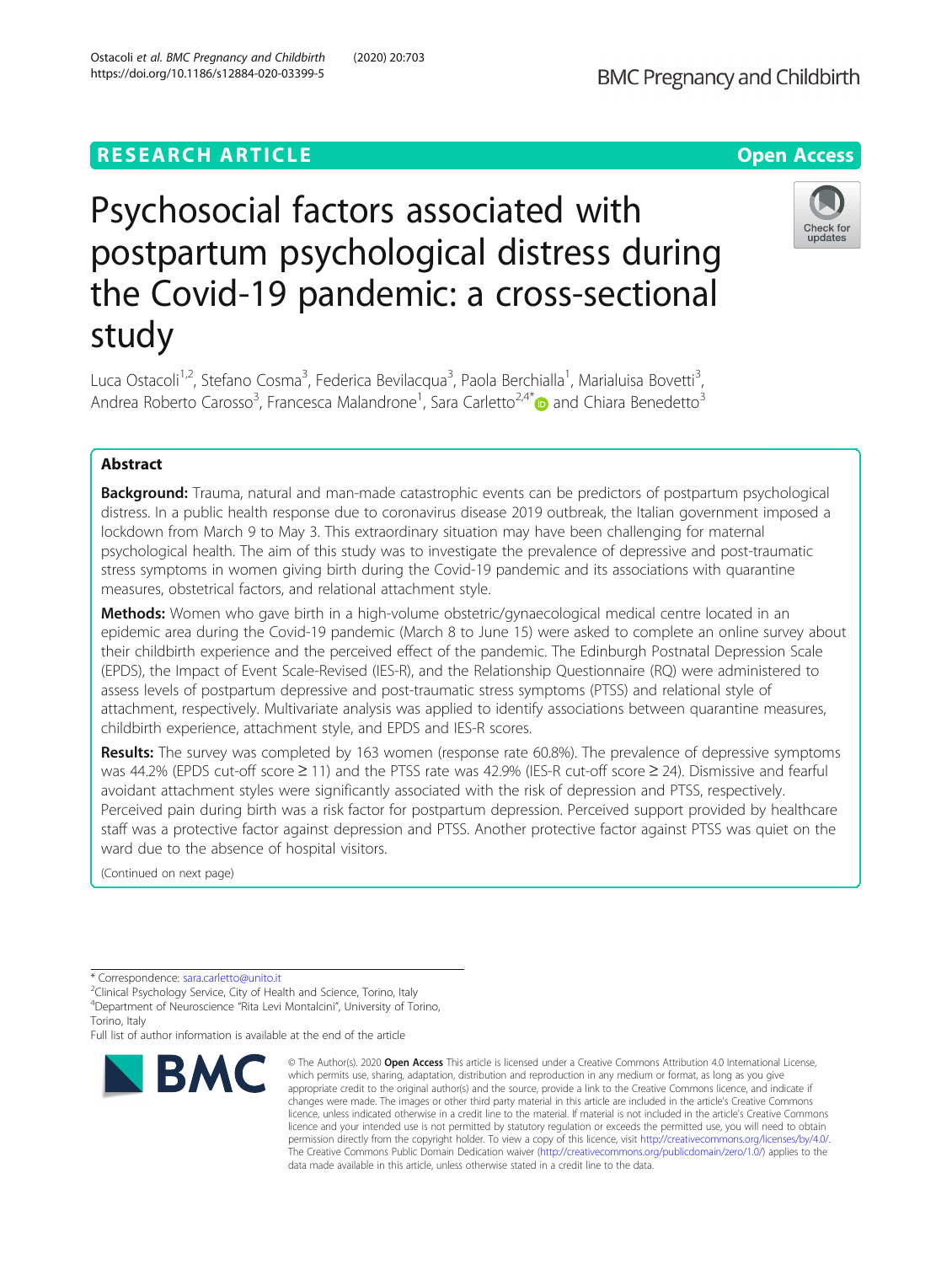# (Continued from previous page)

**Conclusion:** This study reports a high prevalence of postpartum depressive and PTSS in women who gave birth during the Covid-19 pandemic. Postnatal psychological distress seemed to be associated more with the prenatal experience and other individual factors than with the pandemic hospital restrictions. Early detection during pregnancy of an insecure attachment style is fundamental to provide targeted preventive and therapeutic psychological interventions.

Keywords: Depression, PTSD, Mental health, COVID-19, Pandemic, Pregnancy, Postpartum, Quarantine, SARS-Cov-2

# Background

Being female is the foremost risk factor for developing post-traumatic stress symptoms (PTSS) and depressive symptoms among adults and adolescents. Major stressors (e.g., health crises and natural disasters) can increase prenatal stress and make pregnant women particularly vulnerable [\[1](#page-6-0), [2\]](#page-6-0). Mental health disorders are a common cause of morbidity during pregnancy, with approximately 12% of women experiencing depression and up to 22% experiencing high levels of anxiety in late pregnancy [\[3,](#page-6-0) [4](#page-6-0)]. Maternal distress during pregnancy has been associated with serious negative outcomes, including maternal psychosocial functioning, parenting difficulties, and offspring psychopathology [\[5](#page-6-0), [6\]](#page-6-0). Childbirth can be experienced as a traumatic event owing to the presence of objective (e.g., obstetric complications) and subjective (e.g., loss of control, fear and pain during birth, lack of support) factors [\[7\]](#page-6-0).

Previous studies reported that trauma, natural and man-made catastrophic events can be predictors of postpartum depression symptoms [[8](#page-6-0)–[14](#page-6-0)]. In February 2020, Italy became the epicentre of the coronavirus disease 2019 (Covid-19) outbreak in Europe. In a public health response, the Italian government imposed a lockdown (March 9 to May 3) and implemented restrictive measures such as social distancing, shutdown of activities, schools, and public places [[15,](#page-6-0) [16](#page-6-0)].

Hospitals instituted visitor restriction policies that did not allow support persons, including the woman's partner, to be physically present in obstetric maternity units, even during labour, except in the birth room. Pregnant women were no less affected than the general population; Covid-19 infection in epidemic areas was detected in about one out of ten women, regardless of the trimester of pregnancy [[17,](#page-6-0) [18\]](#page-6-0).

This extraordinary situation of isolation, loss of freedom, concern about the impact of Covid-19 on pregnancy or the possible vertical transmission of infection [\[19\]](#page-6-0), and unfavourable obstetric outcomes may be challenging for maternal psychological health [[20](#page-7-0), [21\]](#page-7-0). Recent literature regarding the Covid-19 outbreak has largely focused on mental health and psychological needs during pregnancy. Following official statements on human-to-human transmission of severe acute respiratory syndrome coronavirus 2 (SARS-CoV-2), there was a clinically significant rise in the prevalence of depressive and anxiety symptoms among pregnant women in their third trimester [\[22](#page-7-0)–[24](#page-7-0)].

The aim of the present study was to assess the prevalence and associated factors of postpartum depressive and PTSS during the Covid-19 pandemic. Our hypothesis was that specific factors related to the current pandemic may be associated with the rise in the incidence of depressive and PTSS.

# Methods

# Design and participants

For this cross-sectional study, the sample was composed of women who gave birth at the Obstetrics and Gynecology Unit 1, Sant'Anna Hospital, City of Health and Science, Torino, Italy during the hospital restrictions imposed by the Covid-19 pandemic. Study inclusion criteria were having given birth between March 8 and June 15 and age ≥ 18 years. The exclusion criterion was the inability to read/write Italian. The women were contacted either by telephone after discharge or in person while in hospital and asked for their email address by a resident in obstetrics and gynaecology. Those who agreed to participate in the study received an email with a link to a Google Form survey. All the questions in the survey were mandatory, in order to avoid missing data. Data were collected between June 15 and June 29. The study was conducted in accordance with the Declaration of Helsinki, and was approved by the Research Ethics Committee of the City of Health and Science, Torino, Italy. Informed consent was obtained by asking all participants to click a button at the beginning of the online survey to consent to participate.

#### Study measures

The questionnaire contained items investigating sociodemographic factors (age, education, work status, living condition, nationality), obstetric factors (previous pregnancies, fertility treatments), their childbirth experience (level of pain experienced during childbirth, perceived level of support from health care staff during childbirth), and potential Covid-19 exposure, fear of contracting the virus, and discomfort/quiet experienced in the absence of their partner and other hospital visitors due to the restrictions in force (see Supplementary file 1 and 2).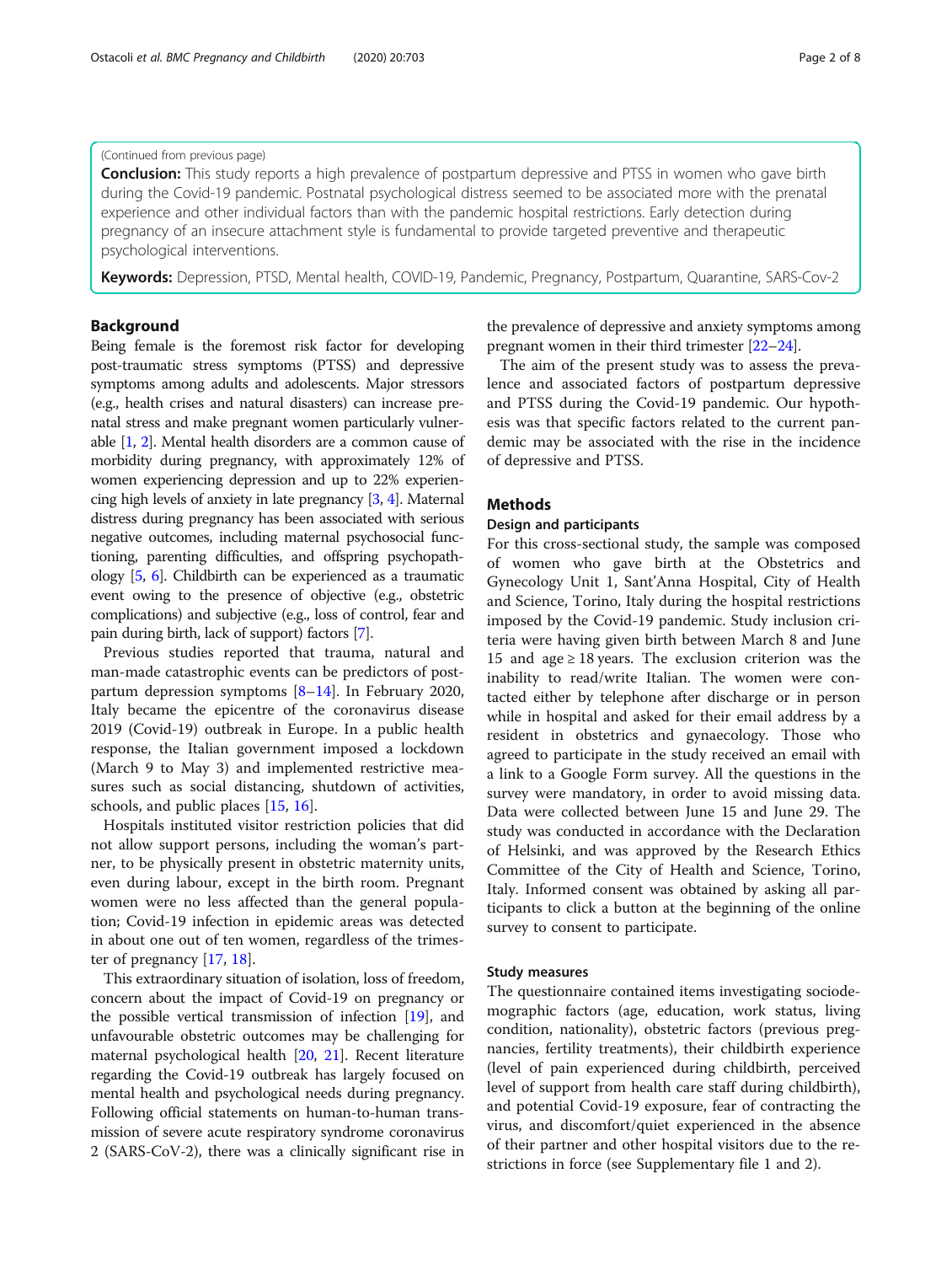To assess levels of postpartum depressive and PTSS and relational style of attachment, the following validated self-report questionnaires were administered:

- The Edinburgh Postnatal Depression Scale (EPDS) [\[25](#page-7-0)], a 10-item, four-point Likert-like scale questionnaire that assesses pregnancy and postpartum depression. The total score ranges from 0 to 30, with higher scores indicating more severe depression. A score between ≥11 and ≥ 13 is considered optimal for screening and detection of depressive symptoms, respectively [\[26](#page-7-0)–[28\]](#page-7-0).
- Impact of Event Scale-Revised (IES-R) [[29](#page-7-0)], a 22item questionnaire consisting of three subscales (8 items for intrusions, 8 for avoidance, and 6 for hyperarousal). The scale assesses subjective distress caused by traumatic events. For the present study, the women were asked to refer to their recent birth when responding. A score  $\geq$  33 is the best cut-off to identify moderate PTSS, while a score  $\geq 24$  indicates mild PTSS [\[30,](#page-7-0) [31\]](#page-7-0).
- The Relationship Questionnaire (RQ) [[32](#page-7-0)] is a single-item measure with four short paragraphs designed to measure adult attachment style. Each item describes a prototypical attachment pattern (secure RQ1, dismissive-avoidant RQ2, preoccupied RQ3, and fearful-avoidant RQ4) rated on a 7-point Likerttype scale. The dismissive avoidant, preoccupied, and fearful avoidant patterns are considered different forms of insecure attachment. The secure attachment pattern (RQ1) is described as: "It is easy for me to become emotionally close to others. I am comfortable depending on them and having them depend on me. I don't worry about being alone or having others not accept me." The dismissiveavoidant pattern (RQ2) is described as: "I am comfortable without close emotional relationships. It is very important to me to feel independent and selfsufficient and I prefer not to depend on others or have others depend on me." The preoccupied attachment pattern (RQ3) is described as: "I want to be completely emotionally intimate with others, but I often find that others are reluctant to get as close as I would like. I am uncomfortable being without close relationships, but I sometimes worry that others don't value me as much as I value them." The fearful-avoidant attachment pattern (RQ4) is described as: "I am uncomfortable getting close to others. I want emotionally close relationships, but I find it difficult to trust others completely, or to depend on them. I worry that I will be hurt if I allow myself to become too close to others." The highest score of the four attachment prototype ratings is used to classify individuals as having a predominant attachment style.

### Statistical analysis

Continuous variables are expressed as the mean ± standard deviation (SD) or median and interquartile range (IQR) when appropriate, while categorical variables are expressed as frequency and percentage. The Mann-Whitney or Student's t test, Chi-square and Fisher's exact tests were used to compare continuous and categorical variables. Multivariate analysis was carried out to identify associations with EPDS and IES-R. EPDS was dichotomized as 0 (absence of postpartum depressive symptoms) or 1 (presence of postpartum depressive symptoms) using a cut-off of 11 points. IES-R was categorized as 0 (absence of post-partum PTSS) or 1 (presence of PTSS) using a cut-off of 24 points. A multivariate model was developed based on statistical selection procedures. Variables were: pain level, support provided by healthcare staff during birth, attachment style, discomfort due to the absence of the partner, quiet on the ward due to hospital restrictions on visitors, days between and the date of birth and of questionnaire completion, discomfort due to Covid-19 before hospital admission, and if this was the first pregnancy. Model selection was performed using an automatic approach based on the Akaike information criteria (AIC) method. Given the large number of covariates, a genetic algorithm was employed to explore the candidate set of models. Model goodness of fit was evaluated with reference to the Brier score (the closer to 0, the better) and Somers' Dxy Index, which indicates the ability of the model to discriminate. Odds ratios (ORs) and 95% confidence intervals (95% CIs) are reported. The significance level was set at  $p < 0.05$ . Statistical analysis was performed using R version 4.0.0.

#### Results

Overall, 268 women were invited to participate in the online questionnaire; 163 of which completed the survey (60.8% response rate). Tables [1](#page-3-0) and [2](#page-4-0) present the sociodemographic and clinical characteristics of the sample, stratified by IES-R and EPDS. Regarding the RQ, it was not possible to determine the predominant style of attachment for five women. No differences were found between IES-R and EPDS categories, except for age. Women with postpartum post-traumatic and depressive symptoms were younger: the mean age of those with and those without distress was 33.6 and 35.7 years, respectively ( $p = 0.01$ ); the mean age of those with and those without depression was 33.7 and 35.6 years, respectively ( $p = 0.015$ ).

Symptoms of postpartum depression were present in 72  $(44.2%)$  women (EPDS cut-off  $\geq 11)$  and in 50 (30.7%) (EPDS cut-off ≥13). Overall, symptoms of postpartum PTSS were present in 70 (42.9%) women (IES-R cut-off  $\geq$ 24) and in 48 (29.4%) (IES-R cut-off ≥33). The RQ revealed that the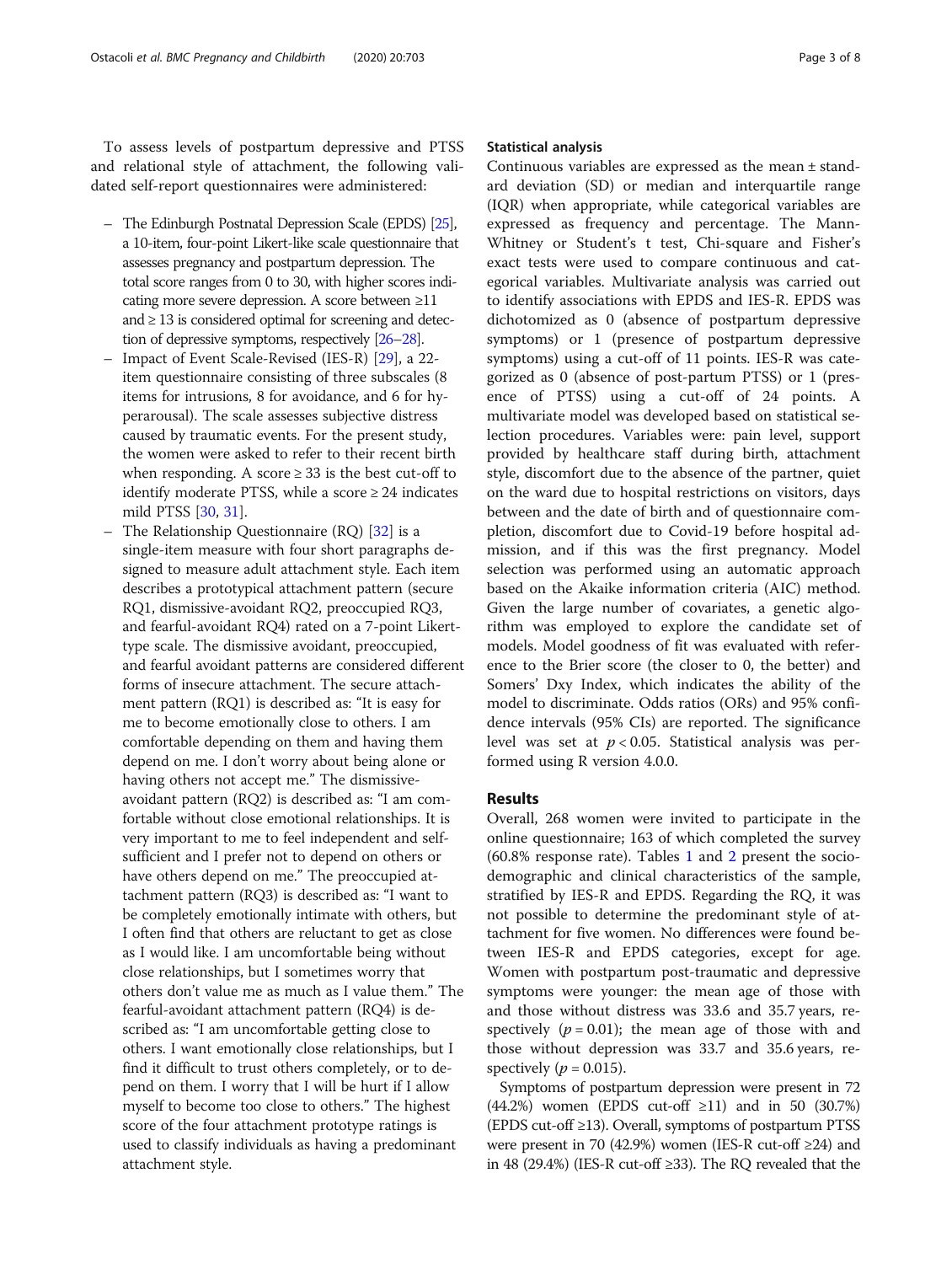|                            | Overall      | $IES-R < 24$ | IES-R $\geq$ 24 | p-value | EPDS < 11    | $EPDS \geq 11$ | p-value |
|----------------------------|--------------|--------------|-----------------|---------|--------------|----------------|---------|
|                            | $N = 163$    | $n = 93$     | $n = 70$        |         | $n = 91$     | $n = 72$       |         |
| Age (years, mean $\pm$ SD) | 34.77 (5.01) | 35.65 (5.14) | 33.61 (4.62)    | 0.010   | 35.62 (4.96) | 33.71 (4.90)   | 0.015   |
| Marital status (%)         |              |              |                 | 0.100   |              |                | 0.164   |
| Single                     | 10(6.1)      | 3(3.2)       | 7(10.0)         |         | 3(3.3)       | 7(9.7)         |         |
| Married/cohabitant         | 152 (93.3)   | 90 (96.8)    | 62 (88.6)       |         | 87 (95.6)    | 65 (90.3)      |         |
| Separated/divorced         | 1(0.6)       | 0(0.0)       | 1(1.4)          |         | 1(1.1)       | 0(0.0)         |         |
| Level of education (%)     |              |              |                 | 0.449   |              |                | 0.548   |
| Low secondary school       | 16(9.8)      | 8(8.6)       | 8(11.4)         |         | 7(7.7)       | 9(12.5)        |         |
| High secondary school      | 54 (33.1)    | 28 (30.1)    | 26(37.1)        |         | 32 (35.2)    | 22 (30.6)      |         |
| University                 | 93 (57.1)    | 57(61.3)     | 36 (51.4)       |         | 52 (57.1)    | 41 (56.9)      |         |
| Employment status (%)      |              |              |                 | 0.214   |              |                | 0.567   |
| Unemployed                 | 25(15.3)     | 16 (17.2)    | 9(12.9)         |         | 16 (17.6)    | 9(12.5)        |         |
| Employed                   | 135 (82.8)   | 77 (82.8)    | 58 (82.9)       |         | 74 (81.3)    | 61(84.7)       |         |
| Student                    | 1(0.6)       | 0(0.0)       | 1(1.4)          |         | 0(0.0)       | 1(1.4)         |         |
| Partially employed         | 2(1.2)       | 0(0.0)       | 2(2.9)          |         | 1(1.1)       | 1(1.4)         |         |
| Nationality (%)            |              |              |                 | 0.135   |              |                | 0.162   |
| Italian                    | 148 (90.8)   | 86 (92.5)    | 62 (88.6)       |         | 82 (90.1)    | 66 (91.7)      |         |
| European                   | 7(4.3)       | 5(5.4)       | 2(2.9)          |         | 6(6.6)       | 1(1.4)         |         |
| non-European               | 8(4.9)       | 2(2.2)       | 6(8.6)          |         | 3(3.3)       | 5(6.9)         |         |

<span id="page-3-0"></span>Table 1 Distribution of cohort demographics, overall and by presence of symptoms

IES-R denotes Impact of Event Scale-Revised, EPDS Edinburgh Postnatal Depression Scale.

majority reported an insecure attachment style: dismissiveavoidant in 60 (38%); fearful avoidant in 25 (15.8%); and preoccupied attachment pattern in 8 (5.1%) (Table [2](#page-4-0)).

Multivariate analysis of the EPDS (Table [3](#page-4-0)) showed a significant role for perceived pain: the risk of depression rose more than twice (OR 2.25, 95% CI 1.35–3.75;  $p =$ 0.002) for each 5-point increase on the scale assessing the level of pain experienced during childbirth. The relational attachment style was also found to be significantly associated with the risk of depression: women with an RQ2 attachment pattern had a significantly higher risk to develop depression than those with an RQ1 (OR 2.45, 95% CI 1.13–5.32;  $p = 0.024$ ). Finally, the perceived support provided by healthcare staff during birth was a protective factor (OR 0.46, 95% CI 0.29–0.73;  $p = 0.01$ ), indicating a risk reduction of depression of 54% for each 3-point increase on the perceived support scale. No significant association was observed between depressive symptoms and the quiet on the ward related to the absence of hospital visitors and the distress due to absence of the woman's partner.

The IES-R (Table [3](#page-4-0)) showed a significant association between the risk of developing postpartum PTSS and the attachment style. Women with an RQ4 attachment pattern had a higher risk than those with an RQ1 pattern. Finally, associated protective factors were the quiet on the ward because of the absence of visitors during hospitalization (OR 0.53, 95% CI 0.31–0.90;  $p = 0.018$ )

and support by the healthcare staff during birth (OR 0.59, 95% CI 0.38–0.92;  $p = 0.019$ ). The number of days between birth and questionnaire completion was included in the model as an adjusted covariate but had no significant association with depressive and posttraumatic symptoms.

#### **Discussion**

The present study findings show that the prevalence of postpartum depressive and post-traumatic stress symptoms among the women experiencing childbirth during the Covid-19 pandemic was higher than that reported in previous studies before the pandemic. Literature data report that approximately 10–16% of women met major depression's criteria at 3 months postpartum [\[24](#page-7-0), [33](#page-7-0)– [36\]](#page-7-0). The findings for our cohort (30.7%) are shared by a recent study that reported that 30% of the mothers who gave birth during the Covid-19 pandemic had a global EPDS score > 12 compared with 11.9% in an antecedent matched group of postpartum women [[36\]](#page-7-0). An EPDS score > 13 was self-identified by another online survey in 15% of women before and in 40.7% during the outbreak for the same cohort of women who were pregnant or within the first year after birth [[35](#page-7-0)].

Moreover, in our cohort 42.9% referred mild PTSS and 29.4% moderate symptoms. Previous studies investigating post-traumatic stress disorder (PTSD) rates after childbirth reported a prevalence rate of 3–4% in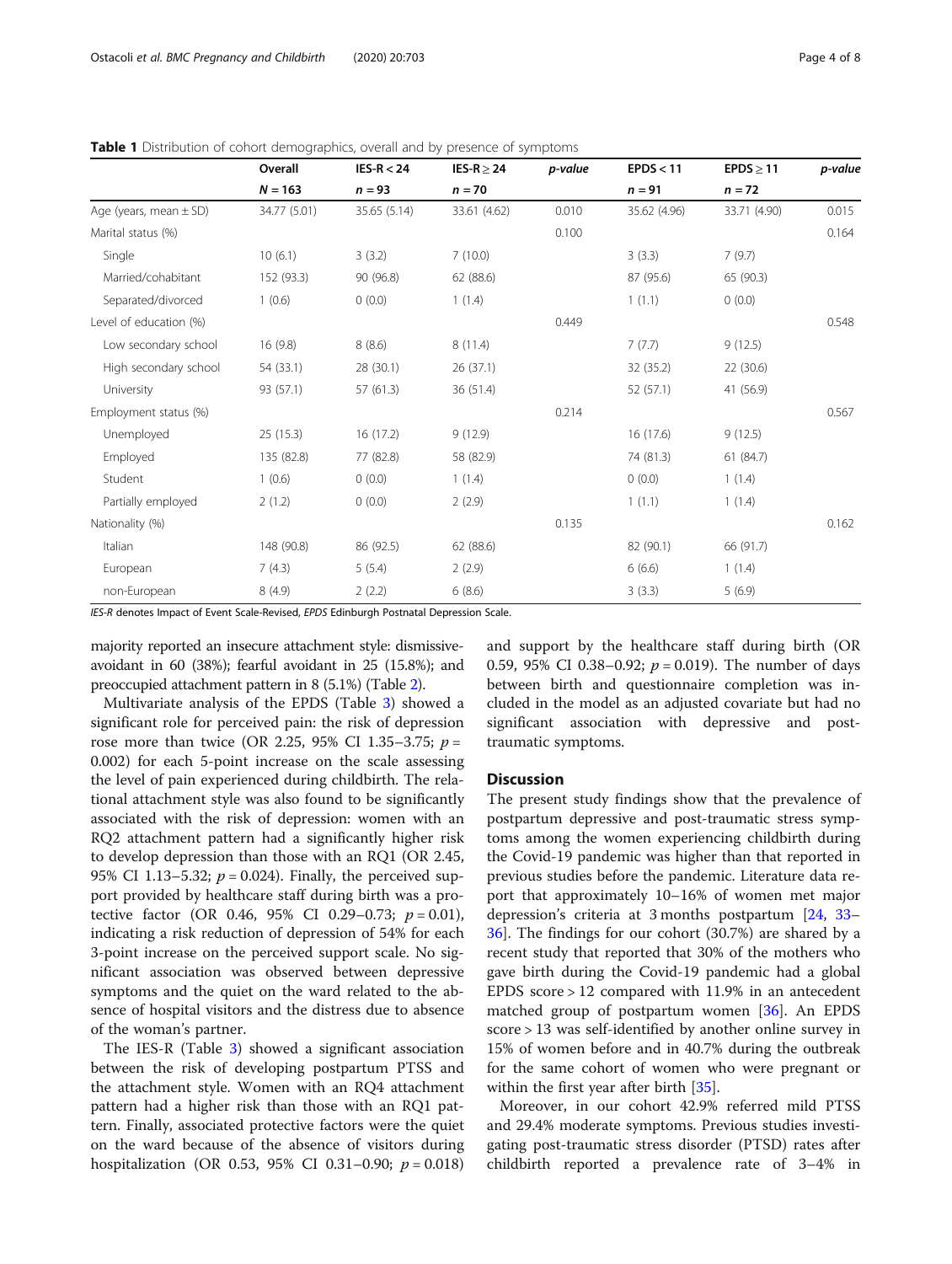# <span id="page-4-0"></span>Table 2 Clinical data of the cohort, overall and by presence of symptoms

|                                                                            | Overall    | $IES-R < 24$ | IES-R $\geq$ 24 | p-value | EPDS < 11 | $EPDS \geq 11$ | p-value |
|----------------------------------------------------------------------------|------------|--------------|-----------------|---------|-----------|----------------|---------|
|                                                                            | $N = 163$  | $n = 93$     | $n = 70$        |         | $n = 91$  | $n = 72$       |         |
| First pregnancy (%)                                                        | 74 (45.4)  | 37 (39.8)    | 37 (52.9)       | 0.134   | 36 (39.6) | 38 (52.8)      | 0.127   |
| Type of birth (%)                                                          |            |              |                 | 0.577   |           |                | 0.353   |
| Vaginal                                                                    | 78 (47.9)  | 45 (48.4)    | 33 (47.1)       |         | 43 (47.3) | 35 (48.6)      |         |
| Planned caesarean section                                                  | 43 (26.4)  | 27(29.0)     | 16 (22.9)       |         | 26 (28.6) | 17(23.6)       |         |
| Urgent caesarean section                                                   | 32 (19.6)  | 17(18.3)     | 15(21.4)        |         | 19 (20.9) | 13(18.1)       |         |
| Forceps/vacuum                                                             | 10(6.1)    | 4(4.3)       | 6(8.6)          |         | 3(3.3)    | 7(9.7)         |         |
| Perceived support by healthcare staff during<br>childbirth (median [IOR])  | 9[7, 10]   | 10 [8, 10]   | 8 [6, 10]       | 0.002   | 10[8, 10] | 8 [6, 10]      | 0.002   |
| Pain level during childbirth (median [IQR])                                | 8[2, 9]    | 7[1, 9]      | 8[5, 10]        | 0.156   | 7[0.5, 9] | 8[5, 10]       | 0.036   |
| Breastfeeding (%)                                                          | 144 (88.3) | 82 (88.2)    | 62 (88.6)       | 1.000   | 81 (89.0) | 63 (87.5)      | 0.958   |
| Confirmed diagnosis of Covid-19 (%)                                        | 5(3.1)     | 3(3.2)       | 2(2.9)          | 1.000   | 1(1.1)    | 4(5.6)         | 0.237   |
| Contact with Covid positive people (%)                                     | 8(4.9)     | 7(7.5)       | 1(1.4)          | 0.156   | 5(5.5)    | 3(4.2)         | 0.980   |
| Relatives/loved ones with a confirmed Covid-19 diagnosis (%)               | 21(12.9)   | 13(14.0)     | 8(11.4)         | 0.807   | 11(12.1)  | 10(13.9)       | 0.916   |
| Perceived safety during hospitalization (median [IQR])                     | 8[6;9]     | 8[7, 9]      | 7.5[6, 9]       | 0.385   | 8[7, 9]   | 8[6, 9]        | 0.340   |
| Discomfort due to absence of partner                                       | 10[8, 10]  | 10 [8, 10]   | 10[9, 10]       | 0.009   | 10[8, 10] | 10 [8,75, 10]  | 0.315   |
| Quiet on the ward related to the absence of visitors                       | 7[5, 8.5]  | 7[6, 9]      | 6[4, 8]         | 0.005   | 7[5,9]    | 7[5,8]         | 0.42    |
| Time between childbirth and questionnaire<br>completion $\leq$ 15 days (%) | 25(15.3)   | 15(16.1)     | 10(14.3)        | 0.917   | 15(16.5)  | 10(13.9)       | 0.812   |
| Attachment style (%)                                                       |            |              |                 | 0.083   |           |                | 0.044   |
| RQ1                                                                        | 65(41.1)   | 42 (45.7)    | 23 (34.8)       |         | 44 (50.6) | 21 (29.6)      |         |
| RQ <sub>2</sub>                                                            | 60 (38.0)  | 37 (40.2)    | 23 (34.8)       |         | 30 (34.5) | 30 (42.3)      |         |
| RQ3                                                                        | 8(5.1)     | 4(4.3)       | 4(6.1)          |         | 3(3.4)    | 5(7.0)         |         |
| RQ4                                                                        | 25 (15.8)  | 9(9.8)       | 16(24.2)        |         | 10(11.5)  | 15(21.1)       |         |

IES-R denotes Impact of Event Scale-Revised, EPDS Edinburgh Postnatal Depression Scale, RQ Relationship Questionnaire, IQR Interquartile range

Table 3 Factors associated with postpartum depression and post-traumatic stress symptoms

| EPDS (cut-off score $\geq$ 11)                          | <b>OR</b> | 95% CI |        | p-value |
|---------------------------------------------------------|-----------|--------|--------|---------|
| Pain level during childbirth                            | 2.254     | 1.354  | 3.754  | 0.002   |
| Perceived support by healthcare staff during childbirth | 0.460     | 0.289  | 0.730  | 0.001   |
| RQ2 (vs. RQ1)                                           | 2.450     | 1.128  | 5.323  | 0.024   |
| RQ3 (vs. RQ1)                                           | 3.680     | 0.728  | 18.607 | 0.115   |
| RQ4 (vs. RQ1)                                           | 2.372     | 0.837  | 6.725  | 0.104   |
| IES-R (cut-off score $\geq$ 24)                         | OR        | 95% CI |        | p-value |
| Distress related to the absence of partner              | 1.459     | 0.988  | 2.155  | 0.057   |
| Quiet on the ward related to the absence of visitors    | 0.525     | 0.308  | 0.896  | 0.018   |
| Perceived support by healthcare staff during childbirth | 0.589     | 0.379  | 0.915  | 0.019   |
| Time between childbirth and questionnaire completion    | 1.617     | 0.893  | 2.926  | 0.113   |
| Pain level during childbirth                            | 1.983     | 0.965  | 4.076  | 0.062   |
| Fear of contracting Covid-19                            | 1.484     | 0.989  | 2.225  | 0.056   |
| First pregnancy                                         | 2.042     | 0.959  | 4.347  | 0.064   |
| RQ2 (vs. RQ1)                                           | 1.273     | 0.556  | 2.917  | 0.568   |
| RQ3 (vs. RQ1)                                           | 1.334     | 0.256  | 6.944  | 0.732   |
| RQ4 (vs. RQ1)                                           | 3.651     | 1.188  | 11.219 | 0.024   |
|                                                         |           |        |        |         |

IES-R denotes Impact of Event Scale-Revised, EPDS Edinburgh Postnatal Depression Scale, RQ Relationship Questionnaire, OR odds ratio, CI confidence interval.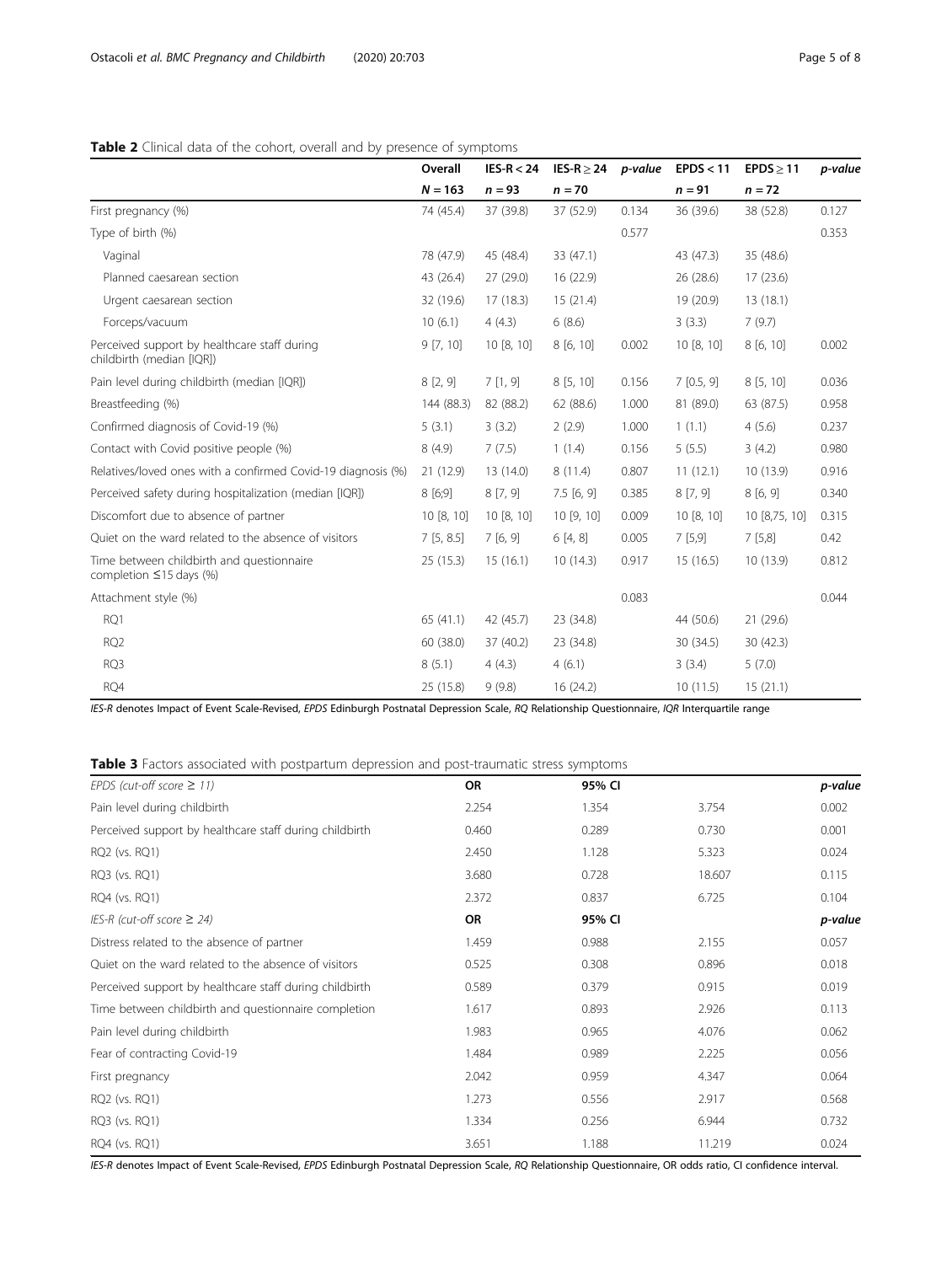community samples and 15.7–18.9% in high-risk samples [[37](#page-7-0), [38](#page-7-0)]. Loss of control of oneself and excessive pain are the two most general elements of childbirth that make it potentially traumatising [\[39\]](#page-7-0). However, the psychological impact of the Covid-19 outbreak on pregnancy might explain the reported increase in PTSS also during the postpartum period.

The health status of the unborn child during the pandemic, the consequences of preventive measures, and the unmotivated fear of receiving less support and care during labour, birth or the pre and the post-natal period can all increase psycho-emotional distress. According to a recent survey, up to 95% of pregnant women reported mild PTSS and 61% moderate PTSS. More than twothirds of the women also reported higher-than-normal anxiety, which was higher during the first trimester of pregnancy [\[23](#page-7-0)]. Data on the impact of coronaviruses on the first trimester of pregnancy are scarce; although no significant difference in the early abortion rate has been observed [\[40](#page-7-0)], viral infection at this stage could potentially affect embryogenesis and organ development.

In the present study, factors associated with postpartum depressive and post-traumatic symptoms were also investigated. Postpartum depressive symptoms were found to be associated with a high level of pain experienced during childbirth and an insecure dismissiveavoidant attachment pattern, while postpartum PTSS was associated with a fearful avoidant attachment style. The perceived level of support from the healthcare staff during childbirth was found to be a protective factor against the development of postpartum depressive and post-traumatic stress symptoms. Prior to the Covid-19 pandemic, the level of pain and perceived support were associated with postpartum depressive and posttraumatic symptoms [\[37](#page-7-0), [41](#page-7-0), [42](#page-7-0)]. An insecure attachment style was found to be significantly associated with depression and PTSD [[43,](#page-7-0) [44\]](#page-7-0), also in the perinatal period [[45](#page-7-0)–[50](#page-7-0)]. In our sample, a dismissive-avoidant attachment pattern was found to be significantly associated with postpartum depressive symptoms, while the fearful avoidant pattern was associated with PTSS. The dismissive-avoidant attachment pattern is characterized by a relational style that tends towards independence and autonomy. Individual and relational changes emerging during the perinatal period can conflict with the need for autonomy and the emotional difficulty to ask for relational (and psychological) support and the development of mother-infant bonding, which is an additional risk factor for postpartum depression [[48\]](#page-7-0). The fearful avoidant attachment pattern is characterized by a combination of avoidant and anxious tendencies, low selfesteem, and the active search for intimate relationships and emotional closeness, without being able to trust other people.

The fearful avoidant profile seems to be more related to postpartum PTSS, as this attachment pattern is often present in people who have experienced previous relational trauma. Stress during the perinatal period might trigger a reactivation of traumatic memories, thus fostering the development of PTSD. Our findings are shared by a previous study that found fearful attachment to be associated with anxiety but not depressive symptoms in the immediate postpartum period [[47](#page-7-0)]. Previous studies have also reported an association between the preoccupied attachment pattern and perinatal distress symptoms [[50\]](#page-7-0) which were absent in our study sample probably because of the few women in our cohort with this attachment style. An early evaluation of attachment style, which can be done during the prenatal period, could provide an additional strategy to identify women at are at higher risk to develop postpartum psychological distress and to offer them preventive interventions [\[45](#page-7-0)].

In our sample, the only Covid-19 related factor found to be significantly associated with symptoms during the postnatal period was the level of quiet on the ward due to the absence of visitors, which was a protective factor against the development of PTSS. The level of distress related to the absence of partners and the fear of contracting the virus approached statistical significance and so were not associated with depressive or posttraumatic symptoms. These findings may be interpreted in light of the higher prevalence of perinatal distress found in our and other studies conducted during the Covid-19 pandemic  $[22-24, 36]$  $[22-24, 36]$  $[22-24, 36]$  $[22-24, 36]$  $[22-24, 36]$  $[22-24, 36]$ . The increase in postnatal distress seems to be related to symptoms present already during pregnancy. We may speculate that the increase in depressive and posttraumatic symptoms in women who gave birth during the Covid-19 outbreak may be related more to a general climate of alarm and concern about the pandemic than to specific factors with a direct impact on the childbirth experience. Future studies are needed to elucidate these associations and to evaluate the long-term impact of Covid-19 on the emotional distress of mothers and their relationship with children.

To our knowledge, this is the first study to evaluate depressive and PTSS and associated psychosocial factors during the postnatal period in women who experienced childbirth during the Covid-19 pandemic. The study has also some limitations. The lack of a pre-Covid-19 control group and of a psychological assessment during pregnancy may limit the generalization of postpartum prevalence data. Nevertheless, these factors do not seem to affect the primary aim of the study, which was to evaluate associated factors. Moreover, the potential bias of a retrospective survey was mitigated by including the variable "time since childbirth" as a covariate in the analysis.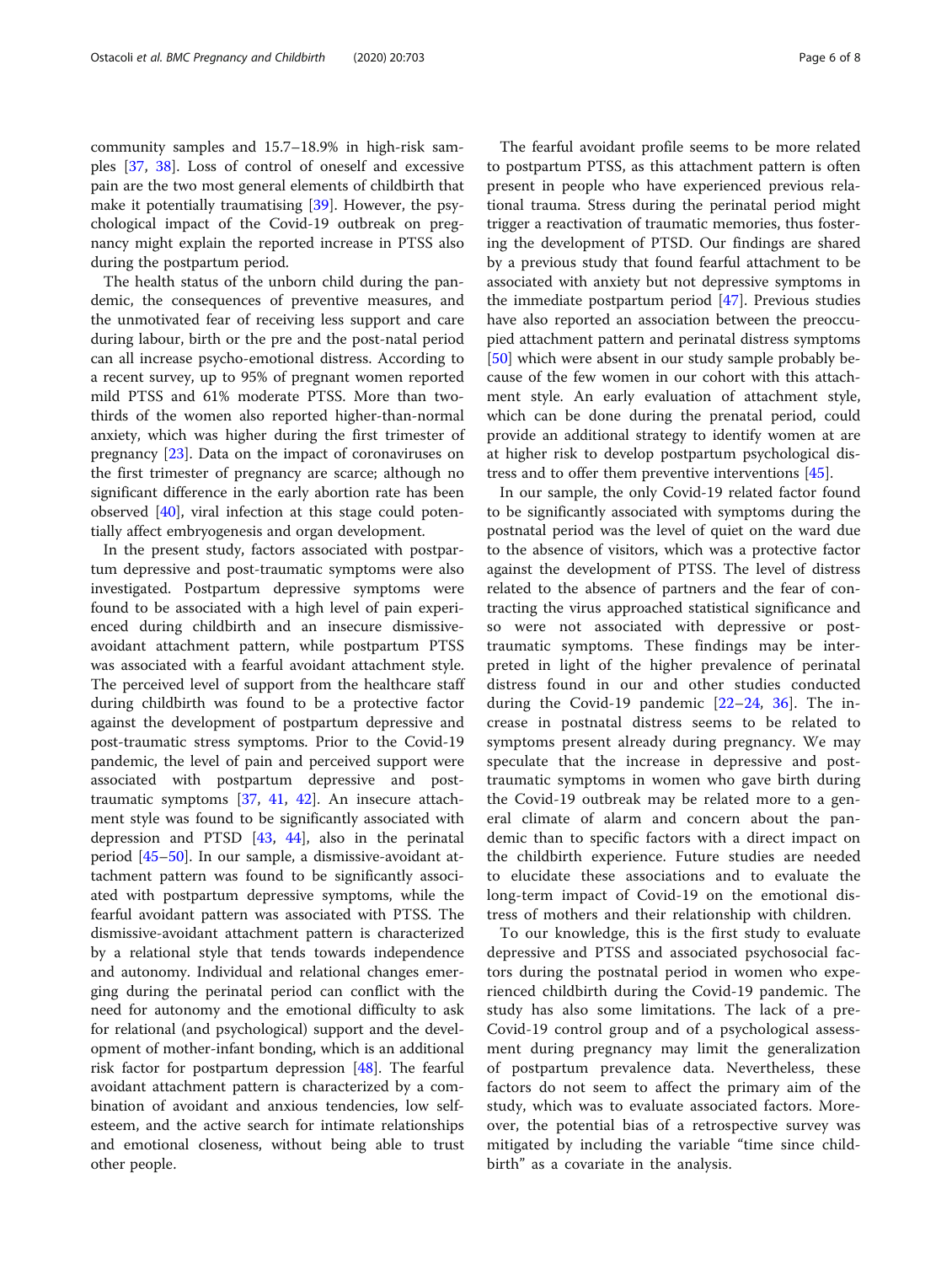# <span id="page-6-0"></span>Conclusion

The study findings indicate a high prevalence of depressive and post-traumatic symptoms in the post-partum period in women who gave birth at a hospital located in an epicentre of the Covid-19 outbreak. Psychological distress was mainly associated with risk factors that are commonly reported in the literature, such as the level of pain experienced during birth, perceived support from healthcare staff, and attachment styles. The factors specifically related to the Covid-19 pandemic seemed to play an indirect role in increasing psychological distress. A future area of focus is to investigate their role.

Early detection of distress, which includes evaluation of psychological factors such as the attachment style, is fundamental for specific and targeted psychological interventions to contrast the negative impact that postpartum depression and PTSD can have on women's psychosocial health, mother-infant bonding, and child development.

# Supplementary Information

The online version contains supplementary material available at [https://doi.](https://doi.org/10.1186/s12884-020-03399-5) [org/10.1186/s12884-020-03399-5.](https://doi.org/10.1186/s12884-020-03399-5)

Additional file 1: Supplementary file 1. Survey developed for the study – English language version.

Additional file 2: Supplementary file 2. Survey developed for the study – Original language version (Italian).

#### Abbreviations

PTSS: Post-traumatic stress symptoms; Covid-19: Coronavirus disease 2019; SARS-COV-2: Severe acute respiratory syndrome coronavirus 2; EPDS: Edinburgh Postnatal Depression Scale; IES-R: Impact of Event Scale-Revised; RQ: Relationship Questionnaire; SD: Standard deviation; IQR: Interquartile range; AIC: Akaike information criteria; ORs: Odds ratios; 95% CIs: 95% confidence intervals; PTSD: Post-traumatic stress disorder

#### Acknowledgements

The authors would like to thank the women who participated in the study. The authors are also grateful to the staff of the University Obstetrics and Gynaecology Unit 1, Sant'Anna Hospital, City of Health and Science, Torino, Italy.

#### Authors' contributions

CB, SCa and LO conceived the study idea. All authors contributed to the study design. FB, MB and ARB performed the data collection. PB performed the statistical analyses. PB, FB, MB, SCa, and SCo drafted the first version of the manuscript. All authors have discussed the results and revised this manuscript critically for important intellectual content. All authors have read and approved the final version.

#### Funding

This project was conducted with no specific funding support.

#### Availability of data and materials

The datasets generated during and/or analysed during the current study are openly available in the GitHub repository ([https://github.com/berkeley3/](https://github.com/berkeley3/covid19_SantAnna) [covid19\\_SantAnna\)](https://github.com/berkeley3/covid19_SantAnna).

#### Ethics approval and consent to participate

The study was conducted in accordance with the Declaration of Helsinki, and was approved by the Research Ethics Committee of the City of Health and Science, Torino, Italy. Written informed consent (by clicking a button at the beginning of the online survey) was obtained from all participants.

#### Consent for publication

Not applicable.

#### Competing interests

The authors report no conflict of interest.

#### Author details

<sup>1</sup>Department of Clinical and Biological Sciences, University of Torino, Torino, Italy. <sup>2</sup>Clinical Psychology Service, City of Health and Science, Torino, Italy.<br><sup>3</sup>Gynecology and Obstatrics 1, Department of Surgical Sciences, City of <sup>3</sup>Gynecology and Obstetrics 1, Department of Surgical Sciences, City of Health and Science, University of Torino, Torino, Italy. <sup>4</sup>Department of Neuroscience "Rita Levi Montalcini", University of Torino, Torino, Italy.

#### Received: 5 August 2020 Accepted: 5 November 2020 Published online: 18 November 2020

#### References

- 1. Watanabe Z, Iwama N, Nishigori H, Nishigori T, Mizuno S, Sakurai K, et al. Psychological distress during pregnancy in Miyagi after the great East Japan earthquake: the Japan environment and Children's study. J Affect Disord. 2016;190:341–8.
- 2. Xiong X, Harville EW, Mattison DR, Elkind-Hirsch K, Pridjian G, Buekens P. Hurricane Katrina experience and the risk of post-traumatic stress disorder and depression among pregnant women. Am J Disaster Med. 2010;5:181–7.
- 3. Palladino CL, Singh V, Campbell J, Flynn H, Gold KJ. Homicide and suicide during the perinatal period: findings from the National Violent Death Reporting System. Obstet Gynecol. 2011;118:1056–63.
- 4. Woody CA, Ferrari AJ, Siskind DJ, Whiteford HA, Harris MG. A systematic review and meta-regression of the prevalence and incidence of perinatal depression. J Affect Disord. 2017;219:86–92.
- 5. Glover V. Prenatal stress and its effects on the fetus and the child: possible underlying biological mechanisms. Adv Neurobiol. 2015;10:269–83.
- 6. Meaney MJ. Perinatal maternal depressive symptoms as an issue for population health. Am J Psychiatry. 2018;175:1084–93.
- 7. Chiorino V, Cattaneo MC, Macchi EA, Salerno R, Roveraro S, Bertolucci GG, et al. The EMDR recent birth trauma protocol: a pilot randomised clinical trial after traumatic childbirth. Psychol Health. 2020;35:795–810.
- 8. Alam K, MdH R. Women in natural disasters: A case study from southern coastal region of Bangladesh. Int J Disaster Risk Reduction. 2014;8:68–82.
- 9. Azad AK, Hossain KM, Nasreen M. Flood-induced vulnerabilities and problems encountered by women in northern Bangladesh. Int J Disaster Risk Sci. 2013;4:190–9.
- 10. Brooks SK, Webster RK, Smith LE, Woodland L, Wessely S, Greenberg N, et al. The psychological impact of quarantine and how to reduce it: rapid review of the evidence. Lancet. 2020;395:912–20.
- 11. Fatema SR, Islam MS, East L, Usher K. Women's health-related vulnerabilities in natural disasters: a systematic review protocol. BMJ Open. 2019;9: e032079.
- 12. Ginige K, Amaratunga D, Haigh R. Mainstreaming gender in disaster reduction: why and how? Disaster Prev Manag. 2009;18:23–34.
- 13. Payne JL, Maguire J. Pathophysiological mechanisms implicated in postpartum depression. Front Neuroendocrinol. 2019;52:165–80.
- 14. MdS R. Climate Change, Disaster and Gender Vulnerability: A Study on Two Divisions of Bangladesh. Am J Human Ecol. 2013;2. [https://doi.org/10.11634/](https://doi.org/10.11634/216796221302315) [216796221302315.](https://doi.org/10.11634/216796221302315)
- 15. Cucinotta D, Vanelli M. WHO declares COVID-19 a pandemic. Acta Bio Medica Atenei Parmensis. 2020;91:157–60.
- 16. Protezione Civile. Chronology of main steps and legal acts taken by the Italian government for the containment of the COVID-19 epidemiological emergency. 2020. [http://www.protezionecivile.gov.it/documents/20182/122](http://www.protezionecivile.gov.it/documents/20182/1227694/Summary+of+measures+taken+against+the+spread+of+C-19/c16459ad-4e52-4e90-90f3-c6a2b30c17eb) [7694/Summary+of+measures+taken+against+the+spread+of+C-19/c1645](http://www.protezionecivile.gov.it/documents/20182/1227694/Summary+of+measures+taken+against+the+spread+of+C-19/c16459ad-4e52-4e90-90f3-c6a2b30c17eb) [9ad-4e52-4e90-90f3-c6a2b30c17eb.](http://www.protezionecivile.gov.it/documents/20182/1227694/Summary+of+measures+taken+against+the+spread+of+C-19/c16459ad-4e52-4e90-90f3-c6a2b30c17eb) Accessed 24 May 2020.
- 17. Cosma S, Borella F, Carosso A, Sciarrone A, Cusato J, Corcione S, et al. The "scar" of a pandemic: cumulative incidence of COVID-19 during the first trimester of pregnancy. J Med Virol. 2020:10.1002/jmv.26267. .
- 18. Sutton D, Fuchs K, D'Alton M, Goffman D. Universal screening for SARS-CoV-2 in women admitted for delivery. N Engl J Med. 2020;382:2163–4.
- 19. Carosso A, Cosma S, Borella F, Marozio L, Coscia A, Ghisetti V, et al. Pre-labor anorectal swab for SARS-CoV-2 in COVID-19 pregnant patients: is it time to think about it? Eur J Obstet Gynecol Reprod Biol. 2020;249:98–9.